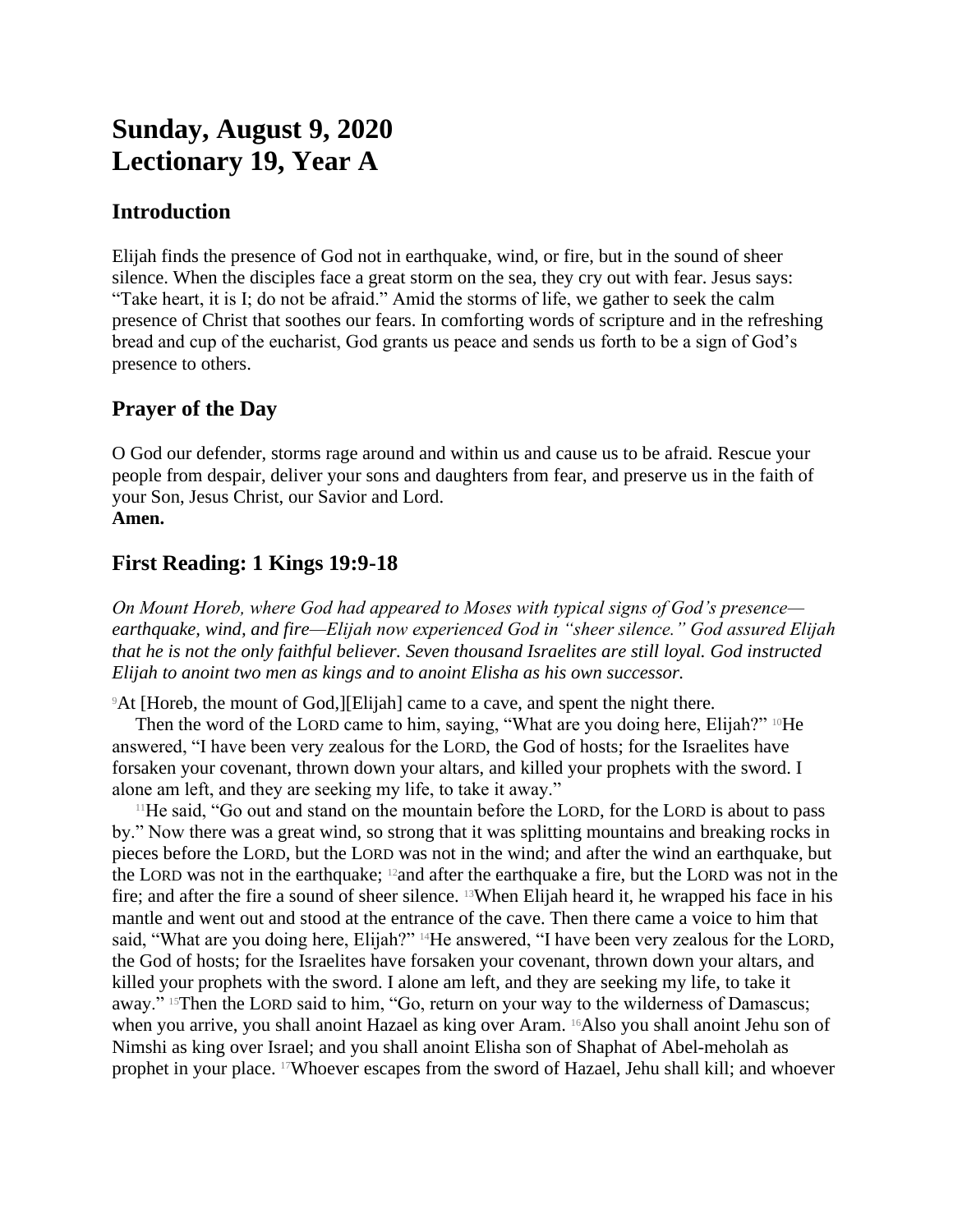escapes from the sword of Jehu, Elisha shall kill. 18Yet I will leave seven thousand in Israel, all the knees that have not bowed to Baal, and every mouth that has not kissed him."

## **Psalm: Psalm 85:8-13**

*I will listen to what the LORD God is saying. (Ps. 85:8)*

8 I will listen to what the LORD| God is saying; for you speak peace to your faithful people and to those who turn their | hearts to you. <sup>9</sup>**Truly, your salvation is very near to | those who fear you, that your glory may dwell | in our land. R** <sup>10</sup>Steadfast love and faithfulness have | met together; righteousness and peace have | kissed each other. <sup>11</sup>**Faithfulness shall spring up | from the earth, and righteousness shall look | down from heaven.**  $12$ The LORD will indeed  $\vert$  grant prosperity, and our land will | yield its increase. <sup>13</sup>**Righteousness shall go be- | fore the LORD and shall prepare for | God a pathway. R**

## **Second Reading: Romans 10:5-15**

*A right relationship with God is not something we achieve by heroic efforts. It is a gift received in the proclamation whose content is Jesus Christ. This proclaimed word creates our faith in the Lord Jesus Christ. Hence Christian proclamation is an indispensable component of God's saving actions.*

<sup>5</sup>Moses writes concerning the righteousness that comes from the law, that "the person who does these things will live by them." <sup>6</sup>But the righteousness that comes from faith says, "Do not say in your heart, 'Who will ascend into heaven?'" (that is, to bring Christ down)<sup>7"</sup> or 'Who will descend into the abyss?'" (that is, to bring Christ up from the dead). <sup>8</sup>But what does it say?

"The word is near you,

on your lips and in your heart"

(that is, the word of faith that we proclaim); 9because if you confess with your lips that Jesus is Lord and believe in your heart that God raised him from the dead, you will be saved.  $^{10}$ For one believes with the heart and so is justified, and one confesses with the mouth and so is saved. <sup>11</sup>The scripture says, "No one who believes in him will be put to shame." <sup>12</sup>For there is no distinction between Jew and Greek; the same Lord is Lord of all and is generous to all who call on him. 13For, "Everyone who calls on the name of the Lord shall be saved."

<sup>14</sup>But how are they to call on one in whom they have not believed? And how are they to believe in one of whom they have never heard? And how are they to hear without someone to proclaim him? 15And how are they to proclaim him unless they are sent? As it is written, "How beautiful are the feet of those who bring good news!"

## **Gospel: Matthew 14:22-33**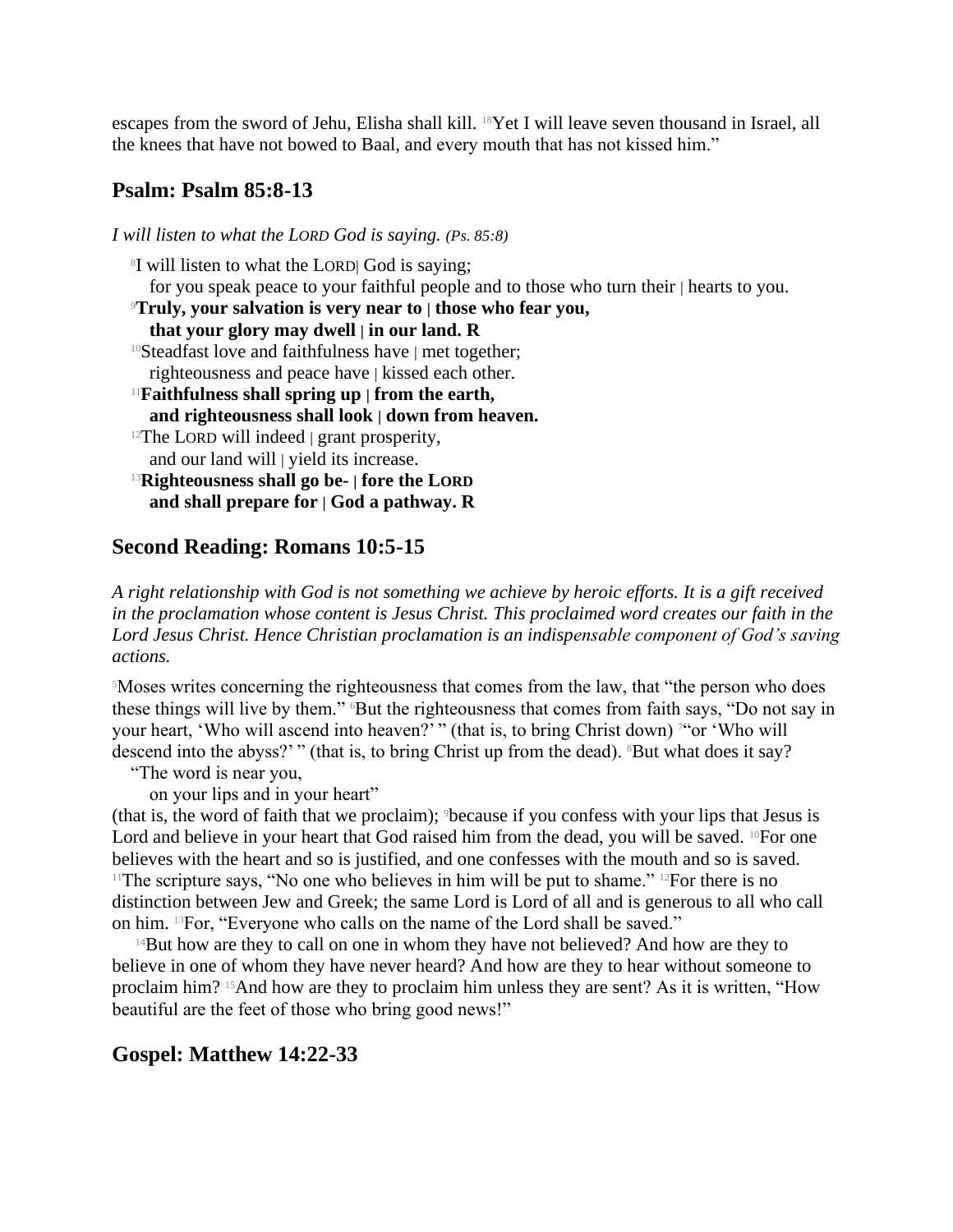*Matthew's gospel typically portrays Jesus' disciples as people of "little faith," who fail despite their best intentions. In this story, Matthew shows how Jesus comes to the disciples when they are in trouble and sustains them in their time of fear and doubt.*

<sup>22</sup>[Jesus] made the disciples get into the boat and go on ahead to the other side [of the Sea of Galilee], while he dismissed the crowds.<sup>23</sup>And after he had dismissed the crowds, he went up the mountain by himself to pray. When evening came, he was there alone, 24but by this time the boat, battered by the waves, was far from the land, for the wind was against them. <sup>25</sup>And early in the morning he came walking toward them on the sea. <sup>26</sup>But when the disciples saw him walking on the sea, they were terrified, saying, "It is a ghost!" And they cried out in fear. 27But immediately Jesus spoke to them and said, "Take heart, it is I; do not be afraid."

<sup>28</sup>Peter answered him, "Lord, if it is you, command me to come to you on the water." <sup>29</sup>He said, "Come." So Peter got out of the boat, started walking on the water, and came toward Jesus. <sup>30</sup>But when he noticed the strong wind, he became frightened, and beginning to sink, he cried out, "Lord, save me!" 31Jesus immediately reached out his hand and caught him, saying to him, "You of little faith, why did you doubt?" 32When they got into the boat, the wind ceased. 33And those in the boat worshiped him, saying, "Truly you are the Son of God."

## **Upcoming Commemorations**

## **Lawrence, deacon, martyr, died 258 Monday, August 10, 2020**

As one of the seven deacons of the church at Rome, Lawrence was responsible for the church's financial matters and for the care of the poor. Asked by the emperor to gather the church's treasure, he presented a collection of orphans, lepers, and the like. The enraged emperor had him put to death.

## **Clare, Abbess of San Damiano, died 1253 Tuesday, August 11, 2020**

A contemporary of Francis of Assisi, Clare and a growing number of companions established a women's Franciscan community, called the Order of Poor Ladies, or Poor Clares. She inspired other women to pursue spiritual goals.

## **Florence Nightingale, died 1910; Clara Maass, died 1901; renewers of society Thursday, August 13, 2020**

Nightingale was born in England, and horrified her wealthy family by deciding to become a nurse. She led a group of nurses in ministering in the midst of the Crimean War, and worked for hospital reform. Maass, a native of New Jersey, was also a war nurse, and volunteered as a subject for research on yellow fever. She died of the disease.

## **Maximilian Kolbe, died 1941; Kaj Munk, died 1944; martyrs Friday, August 14, 2020**

Father Kolbe was a Franciscan priest arrested by the Nazis and confined in Auschwitz. Kolbe gave generously of his meager resources, and finally volunteered to be starved to death in place of another man. A Danish Lutheran pastor and playwright, Munk strongly denounced the Nazis